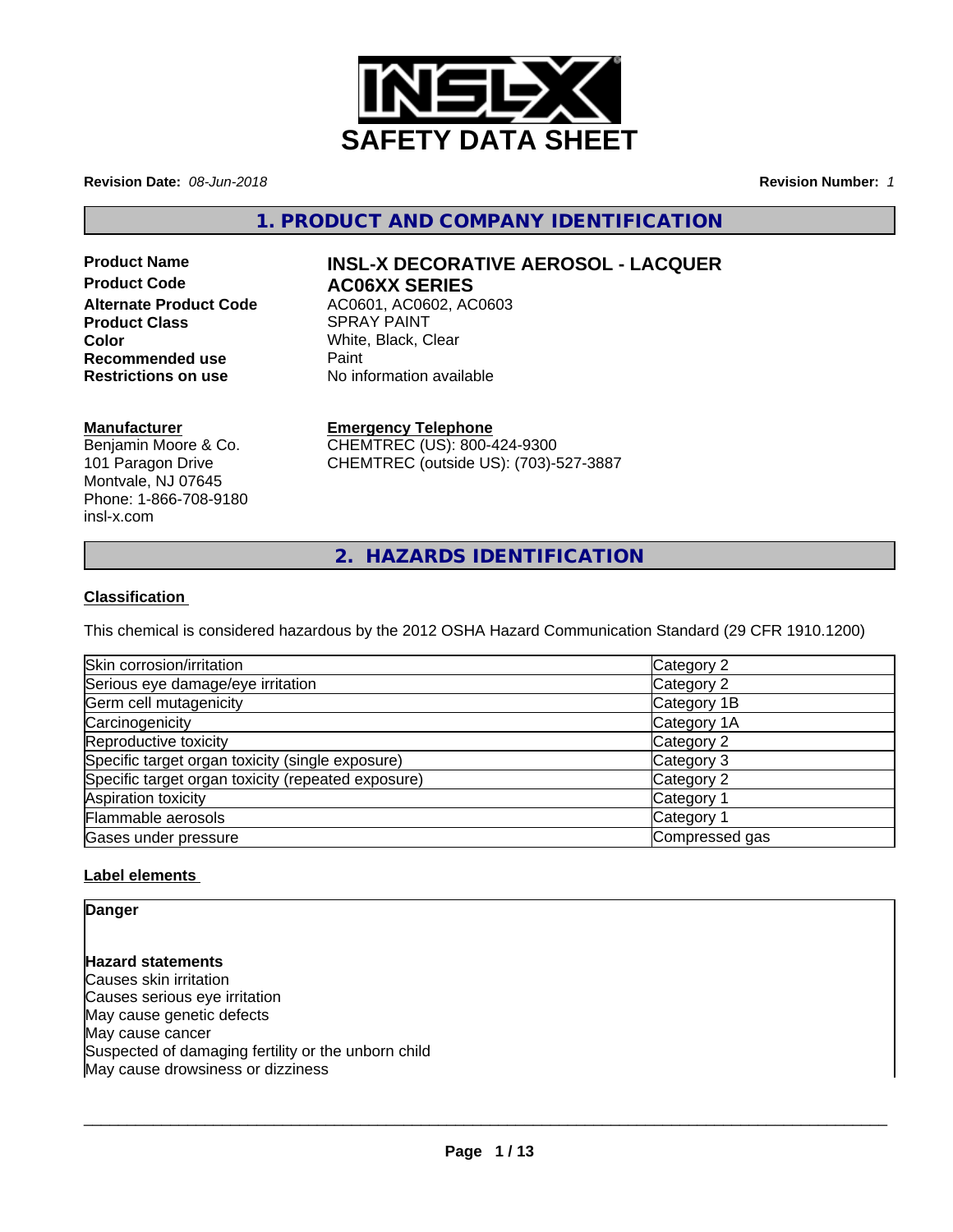May cause damage to organs through prolonged or repeated exposure May be fatal if swallowed and enters airways Extremely flammable aerosol Contains gas under pressure; may explode if heated



**Appearance** liquid **CODO** *Appearance liquid* **Odor**  *CODO CODO* **<b>***CODO CODO CODO CODO CODO CODO CODO CODO CODO CODO CODO CODO CODO CODO CODO CODO CODO* 

# **Precautionary Statements - Prevention**

Obtain special instructions before use

Do not handle until all safety precautions have been read and understood

Use personal protective equipment as required

Wash face, hands and any exposed skin thoroughly after handling

Wear eye/face protection

Do not breathe dust/fume/gas/mist/vapors/spray

Use only outdoors or in a well-ventilated area

Keep away from heat, hot surfaces, sparks, open flames and other ignition sources. No smoking

Do not spray on an open flame or other ignition source

Pressurized container: Do not pierce or burn, even after use

# **Precautionary Statements - Response**

IF exposed or concerned: Get medical advice/attention

# **Eyes**

IF IN EYES: Rinse cautiously with water forseveral minutes. Remove contact lenses, if present and easy to do. Continue rinsing

If eye irritation persists: Get medical advice/attention

# **Skin**

IF ON SKIN: Wash with plenty of soap and water

If skin irritation occurs: Get medical advice/attention

Take off contaminated clothing and wash before reuse

# **Inhalation**

IF INHALED: Remove victim to fresh air and keep at rest in a position comfortable for breathing

# **Ingestion**

IF SWALLOWED: Immediately call a POISON CENTER or doctor/physician Do NOT induce vomiting

# **Precautionary Statements - Storage**

Store locked up Store in a well-ventilated place. Keep container tightly closed Protect from sunlight. Do not expose to temperatures exceeding 50 °C/122 °F

# **Precautionary Statements - Disposal**

Dispose of contents/container to an approved waste disposal plant

# **Hazards not otherwise classified (HNOC)**

Not applicable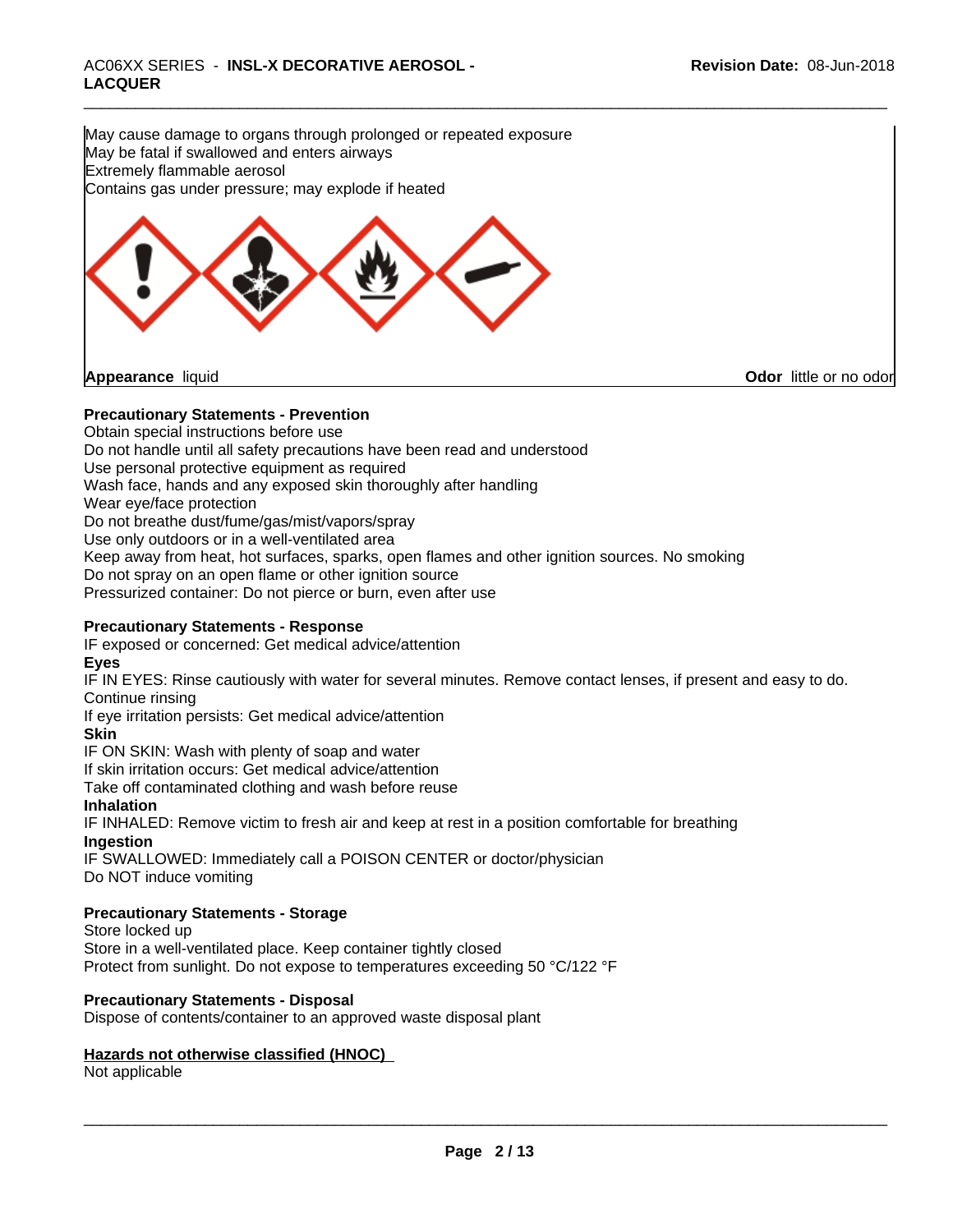# **Other information**

No information available

# **3. COMPOSITION INFORMATION ON COMPONENTS**

| <b>Chemical name</b>       | CAS No.        | Weight-% |
|----------------------------|----------------|----------|
| Acetone                    | 67-64-1        | 25       |
| Propane                    | 74-98-6        | 20       |
| Isobutyl acetate           | 110-19-0       | 15       |
| <b>Butane</b>              | 106-97-8       | 10       |
| Toluene                    | 108-88-3       | 10       |
| 2-Butanone                 | 78-93-3        | 10       |
| 2-Butoxyethanol            | 111-76-2       | 10       |
| Xylene                     | 1330-20-7      | 5        |
| Isopropyl alcohol          | 67-63-0        |          |
| n-Butyl acetate            | 123-86-4       |          |
| Hydrotreated light naphtha | 64742-49-0     |          |
| Ethyl benzene              | $100 - 41 - 4$ |          |

# **4. FIRST AID MEASURES**

# **Description of first aid measures**

| <b>General Advice</b>                            | If symptoms persist, call a physician. Show this safety data sheet to the doctor in<br>attendance.                                                                                               |
|--------------------------------------------------|--------------------------------------------------------------------------------------------------------------------------------------------------------------------------------------------------|
| <b>Eye Contact</b>                               | Immediately flush with plenty of water. After initial flushing, remove any contact<br>lenses and continue flushing for at least 15 minutes. If eye irritation persists,<br>consult a specialist. |
| <b>Skin Contact</b>                              | Wash off immediately with soap and plenty of water removing all contaminated<br>clothes and shoes. If skin irritation persists, call a physician.                                                |
| <b>Inhalation</b>                                | Move to fresh air. If symptoms persist, call a physician.<br>If not breathing, give artificial respiration. Call a physician immediately.                                                        |
| Ingestion                                        | Clean mouth with water and afterwards drink plenty of water. Do not induce<br>vomiting without medical advice. Never give anything by mouth to an unconscious<br>person. Consult a physician.    |
| <b>Protection Of First-Aiders</b>                | Use personal protective equipment.                                                                                                                                                               |
| <b>Most Important</b><br><b>Symptoms/Effects</b> | No information available.                                                                                                                                                                        |
| <b>Notes To Physician</b>                        | Treat symptomatically.                                                                                                                                                                           |
|                                                  | 5. FIRE-FIGHTING MEASURES                                                                                                                                                                        |

**Flammable Properties Exercise 20 All 20 and Section** Vapors may travel considerable distance to a source of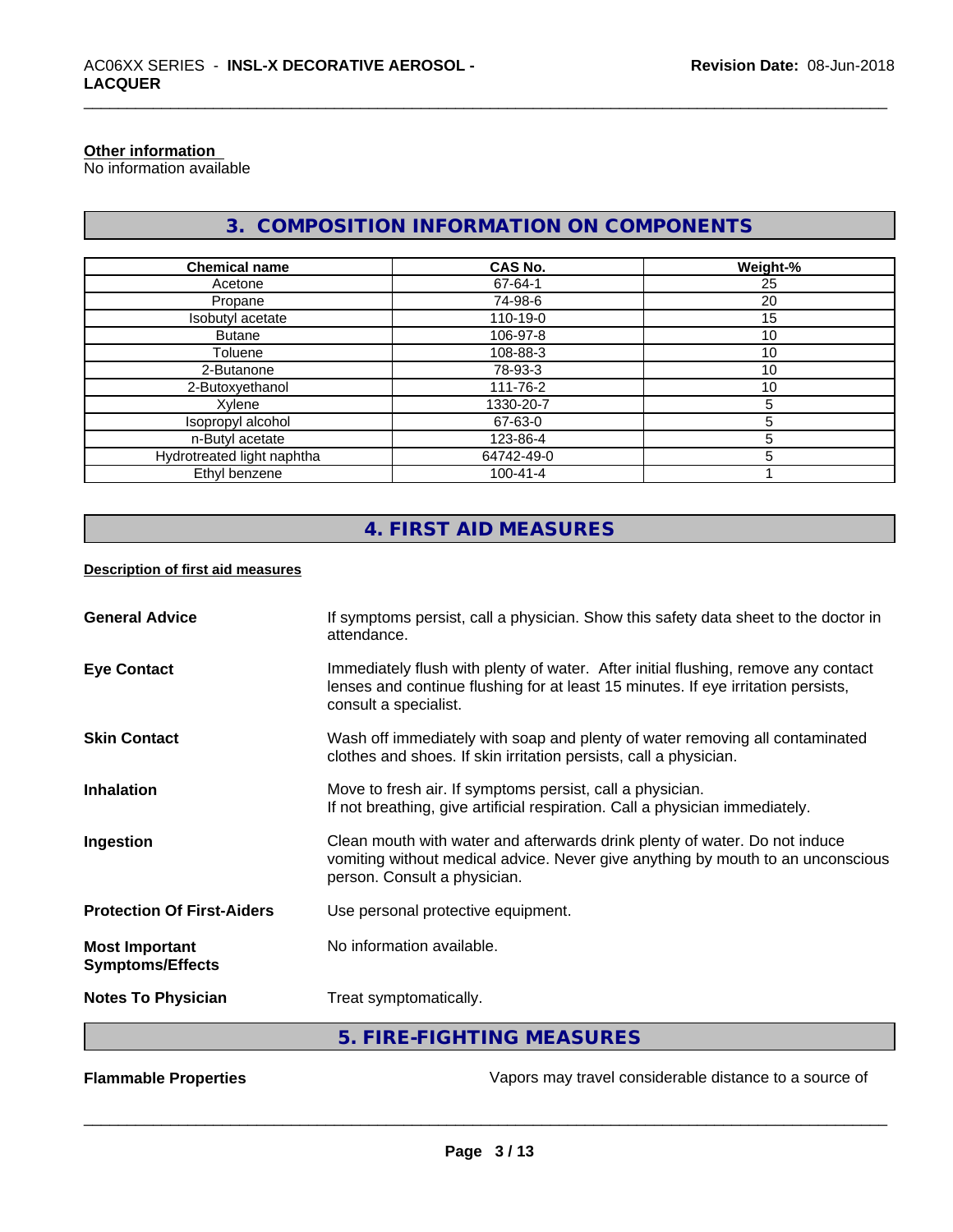|                                                                                  | ignition and flash back. Vapors may cause flash fire.                                                                                                                                                                                                                                                                                                                                                                                                    |  |
|----------------------------------------------------------------------------------|----------------------------------------------------------------------------------------------------------------------------------------------------------------------------------------------------------------------------------------------------------------------------------------------------------------------------------------------------------------------------------------------------------------------------------------------------------|--|
| <b>Suitable Extinguishing Media</b>                                              | Foam, dry powder or water. Use extinguishing measures<br>that are appropriate to local circumstances and the<br>surrounding environment.                                                                                                                                                                                                                                                                                                                 |  |
| <b>Protective Equipment And Precautions For</b><br><b>Firefighters</b>           | As in any fire, wear self-contained breathing apparatus<br>pressure-demand, MSHA/NIOSH (approved or equivalent)<br>and full protective gear.                                                                                                                                                                                                                                                                                                             |  |
| <b>Hazardous combustion products</b>                                             | Burning may result in carbon dioxide, carbon monoxide<br>and other combustion products of varying composition<br>which may be toxic and/or irritating.<br>Flammable. Flash back possible over considerable<br>distance. Keep product and empty container away from<br>heat and sources of ignition. Closed containers may<br>rupture if exposed to fire or extreme heat. Thermal<br>decomposition can lead to release of irritating gases and<br>vapors. |  |
| <b>Specific Hazards Arising From The Chemical</b>                                |                                                                                                                                                                                                                                                                                                                                                                                                                                                          |  |
| <b>Sensitivity To Mechanical Impact</b>                                          | No                                                                                                                                                                                                                                                                                                                                                                                                                                                       |  |
| <b>Sensitivity To Static Discharge</b>                                           | Yes                                                                                                                                                                                                                                                                                                                                                                                                                                                      |  |
| <b>Flash Point Data</b><br>Flash Point (°F)<br>Flash Point (°C)<br><b>Method</b> | $-139$<br>$-95$<br><b>PMCC</b>                                                                                                                                                                                                                                                                                                                                                                                                                           |  |
| <b>Flammability Limits In Air</b>                                                |                                                                                                                                                                                                                                                                                                                                                                                                                                                          |  |
| Lower flammability limit:<br><b>Upper flammability limit:</b>                    | Not available<br>Not available                                                                                                                                                                                                                                                                                                                                                                                                                           |  |
| Health: 2<br>Flammability: 4<br><b>NFPA</b>                                      | Instability: 0<br><b>Special: Not Applicable</b>                                                                                                                                                                                                                                                                                                                                                                                                         |  |
| <b>NFPA Legend</b><br>0 - Not Hazardous<br>1 - Slightly                          |                                                                                                                                                                                                                                                                                                                                                                                                                                                          |  |

- 2 Moderate
- 3 High
- 4 Severe

*The ratings assigned are only suggested ratings, the contractor/employer has ultimate responsibilities for NFPA ratings where this system is used.*

*Additional information regarding the NFPA rating system is available from the National Fire Protection Agency (NFPA) at www.nfpa.org.*

# **6. ACCIDENTAL RELEASE MEASURES**

**Personal Precautions** Remove all sources of ignition. Take precautions to prevent flashback. Ground and bond all containers and handling equipment. Take precautionary measures against static discharges. Ensure adequate ventilation. Avoid contact with skin, eyes and clothing. Use personal protective equipment.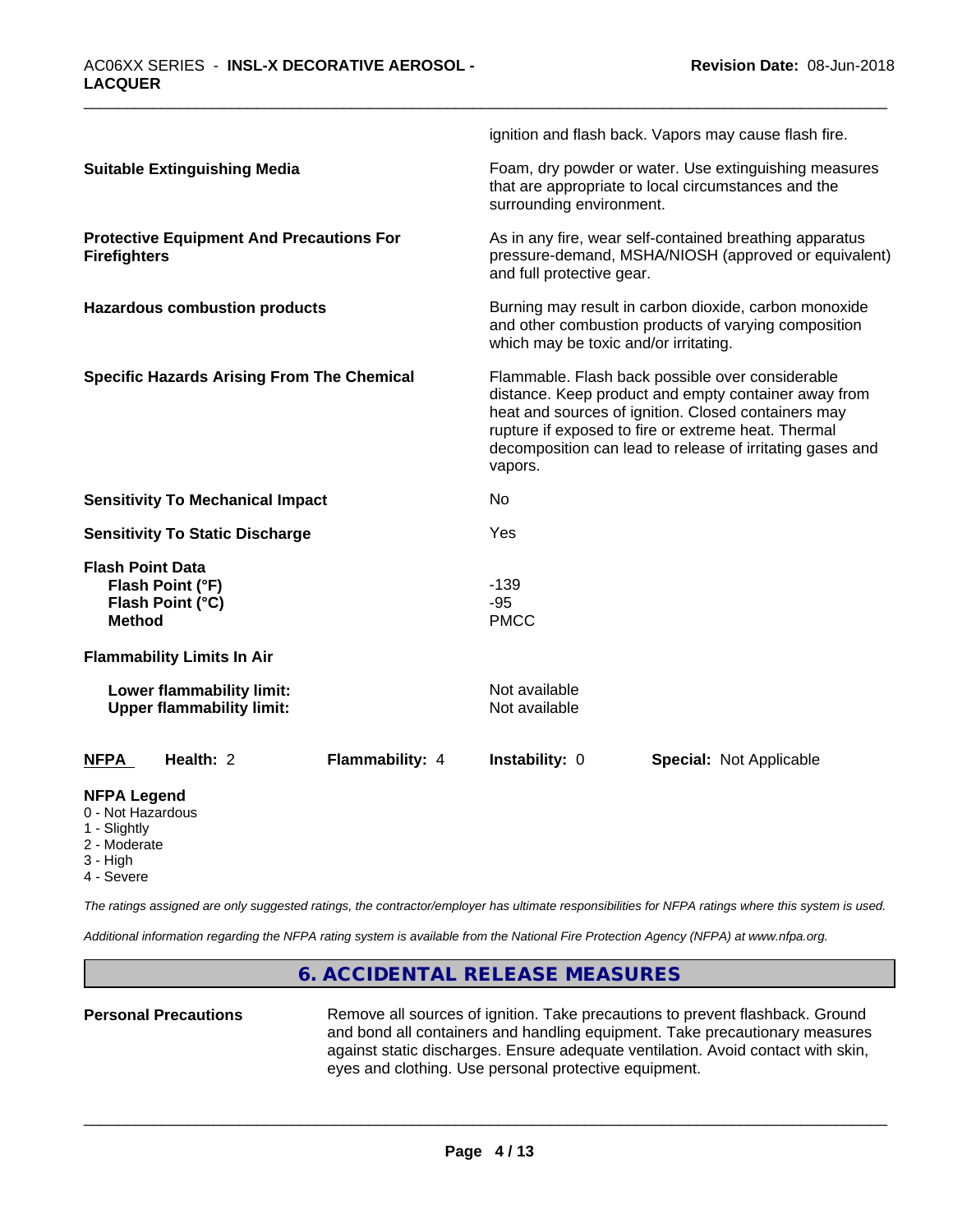| <b>Other Information</b>         | Prevent further leakage or spillage if safe to do so. Do not allow material to<br>contaminate ground water system. Prevent product from entering drains. Do not<br>flush into surface water or sanitary sewer system. Local authorities should be<br>advised if significant spillages cannot be contained. |
|----------------------------------|------------------------------------------------------------------------------------------------------------------------------------------------------------------------------------------------------------------------------------------------------------------------------------------------------------|
| <b>Environmental precautions</b> | See Section 12 for additional Ecological Information.                                                                                                                                                                                                                                                      |
| <b>Methods for Cleaning Up</b>   | Dam up. Soak up with inert absorbent material. Use a non-sparking or explosion<br>proof means to transfer material to a sealed, appropriate container for disposal.<br>Clean contaminated surface thoroughly.                                                                                              |

# **7. HANDLING AND STORAGE**

| <b>Handling</b>               | Avoid contact with skin, eyes and clothing. Wear personal protective equipment.<br>Do not breathe vapors or spray mist. Use only in ventilated areas. Prevent vapor<br>build-up by providing adequate ventilation during and after use.                                                                                                                                                                                                        |
|-------------------------------|------------------------------------------------------------------------------------------------------------------------------------------------------------------------------------------------------------------------------------------------------------------------------------------------------------------------------------------------------------------------------------------------------------------------------------------------|
|                               | Take precautionary measures against static discharges. To avoid ignition of<br>vapors by static electricity discharge, all metal parts of the equipment must be<br>grounded. Keep away from heat, sparks and flame. Do not smoke. Extinguish all<br>flames and pilot lights, and turn off stoves, heaters, electric motors and other<br>sources of ignition during use and until all vapors are gone. Ignition and/or flash<br>back may occur. |
| <b>Storage</b>                | Keep containers tightly closed in a dry, cool and well-ventilated place. Keep away<br>from heat. Keep away from open flames, hot surfaces and sources of ignition.<br>Keep in properly labeled containers. Keep out of the reach of children.                                                                                                                                                                                                  |
| <b>Incompatible Materials</b> | Incompatible with strong acids and bases and strong oxidizing agents.                                                                                                                                                                                                                                                                                                                                                                          |
|                               | Technical measures/Precautions Ensure adequate ventilation. Use only where airflow will keep vapors from building<br>up in or near the work area in adjoining rooms. Comply with all national, state, and<br>local codes pertaining to the storage, handling, dispensing and disposal of<br>flammable liquids.                                                                                                                                 |
|                               | Dissipate static electricity during transfer by grounding and bonding containers<br>and equipment before transferring material. All equipment should be non-sparking<br>and explosion proof. Use explosion proof electrical equipment for ventilation,<br>lighting and material handling.                                                                                                                                                      |

**8. EXPOSURE CONTROLS/PERSONAL PROTECTION**

# **Exposure Limits**

| <b>Chemical name</b> | <b>ACGIH TLV</b>         | <b>OSHA PEL</b>               |
|----------------------|--------------------------|-------------------------------|
| Acetone              | 250 ppm - TWA            | 1000 ppm - TWA                |
|                      | 500 ppm - STEL           | 2400 mg/m <sup>3</sup> - TWA  |
| Propane              | $\overline{\phantom{0}}$ | 1000 ppm $-$ TWA              |
|                      |                          | 1800 mg/m <sup>3</sup> - TWA  |
| Isobutyl acetate     | 150 ppm - $TWA$          | 150 ppm - TWA                 |
|                      |                          | $700$ mg/m <sup>3</sup> - TWA |
| <b>Butane</b>        | 1000 ppm - STEL          | N/E                           |
| Toluene              | 20 ppm - TWA             | 200 ppm - TWA                 |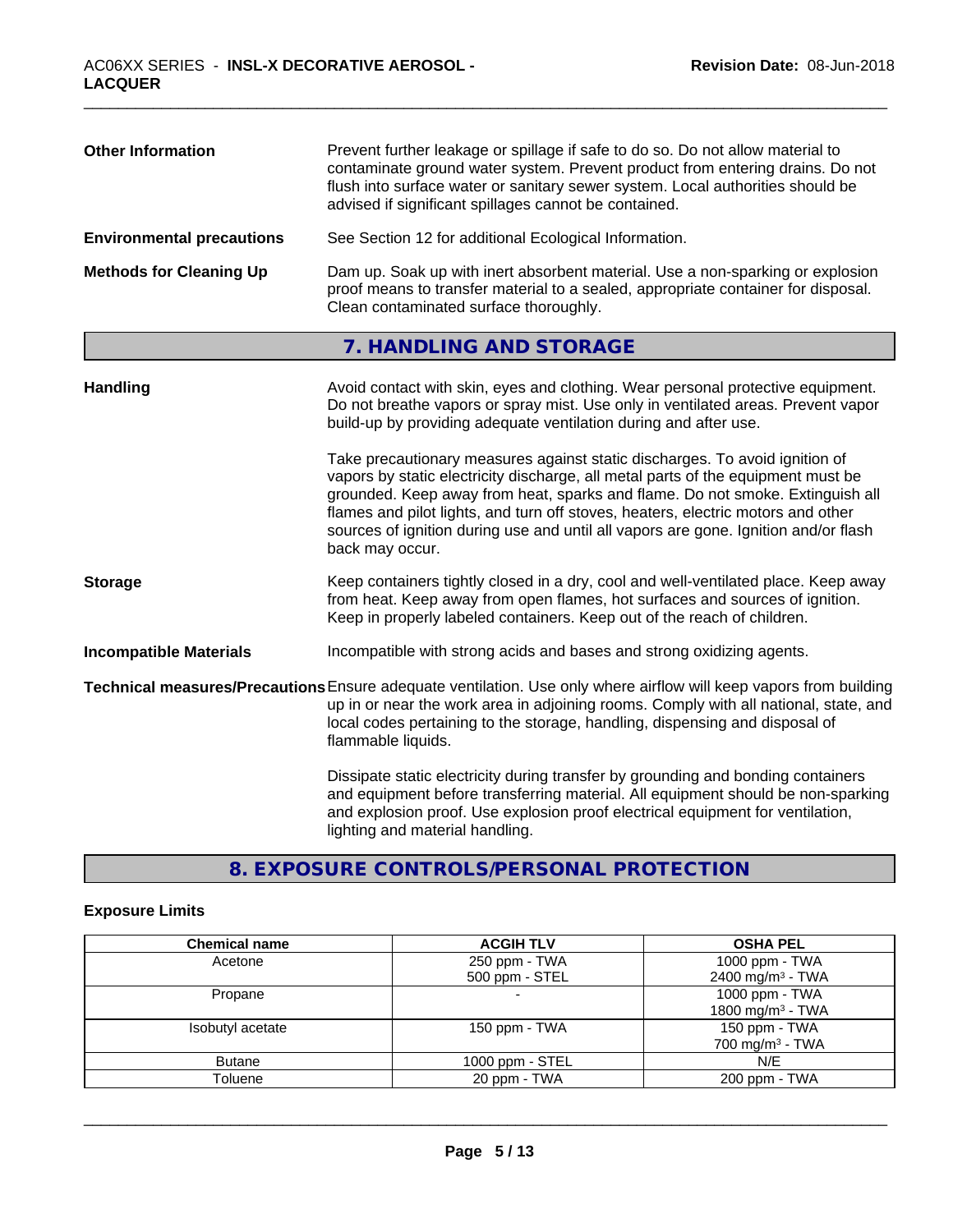|                   |                | 300 ppm - Ceiling                 |
|-------------------|----------------|-----------------------------------|
| 2-Butanone        | 200 ppm - TWA  | 200 ppm - TWA                     |
|                   | 300 ppm - STEL | 590 mg/m <sup>3</sup> - TWA       |
| 2-Butoxyethanol   | 20 ppm - TWA   | 50 ppm - TWA                      |
|                   |                | 240 mg/m <sup>3</sup> - TWA       |
|                   |                | prevent or reduce skin absorption |
| Xylene            | 100 ppm - TWA  | 100 ppm - TWA                     |
|                   | 150 ppm - STEL | 435 mg/m $3$ - TWA                |
| Isopropyl alcohol | 200 ppm - TWA  | 400 ppm - TWA                     |
|                   | 400 ppm - STEL | 980 mg/m $3$ - TWA                |
| n-Butyl acetate   | 150 ppm - TWA  | 150 ppm - TWA                     |
|                   | 200 ppm - STEL | $710 \text{ mg/m}^3$ - TWA        |
| Ethyl benzene     | 20 ppm - TWA   | 100 ppm - TWA                     |
|                   |                | 435 mg/m <sup>3</sup> - TWA       |

#### **Legend**

ACGIH - American Conference of Governmental Industrial Hygienists Exposure Limits OSHA - Occupational Safety & Health Administration Exposure Limits N/E - Not Established

# **Appropriate engineering**

**controls** 

| <b>Engineering Measures</b>          | Ensure adequate ventilation, especially in confined areas.                                                                                                                                                                                                                                                                                                          |  |
|--------------------------------------|---------------------------------------------------------------------------------------------------------------------------------------------------------------------------------------------------------------------------------------------------------------------------------------------------------------------------------------------------------------------|--|
| <b>Personal Protective Equipment</b> |                                                                                                                                                                                                                                                                                                                                                                     |  |
| <b>Eye/Face Protection</b>           | Safety glasses with side-shields. If splashes are likely to occur, wear Tightly<br>fitting safety goggles.                                                                                                                                                                                                                                                          |  |
| <b>Skin Protection</b>               | Long sleeved clothing. Protective gloves.                                                                                                                                                                                                                                                                                                                           |  |
| <b>Respiratory Protection</b>        | Use only with adequate ventilation. In operations where exposure limits are<br>exceeded, use a NIOSH approved respirator that has been selected by a<br>technically qualified person for the specific work conditions. When spraying the<br>product or applying in confined areas, wear a NIOSH approved respirator<br>specified for paint spray or organic vapors. |  |
| <b>Hygiene Measures</b>              | Avoid contact with skin, eyes and clothing. Remove and wash contaminated<br>clothing before re-use. Wash thoroughly after handling.                                                                                                                                                                                                                                 |  |

# **9. PHYSICAL AND CHEMICAL PROPERTIES**

| Appearance                  | liquid                   |
|-----------------------------|--------------------------|
| Odor                        | little or no odor        |
| <b>Odor Threshold</b>       | No information available |
| Density (Ibs/gal)           | $6.1 - 6.4$              |
| <b>Specific Gravity</b>     | $0.73 - 0.77$            |
| рH                          | No information available |
| <b>Viscosity (cps)</b>      | No information available |
| Solubility(ies)             | No information available |
| <b>Water solubility</b>     | No information available |
| <b>Evaporation Rate</b>     | No information available |
| Vapor pressure @20 °C (kPa) | No information available |
| Vapor density               | No information available |
| Wt. % Solids                | $5 - 15$                 |
| Vol. % Solids               | $0 - 10$                 |
| Wt. % Volatiles             | $85 - 95$                |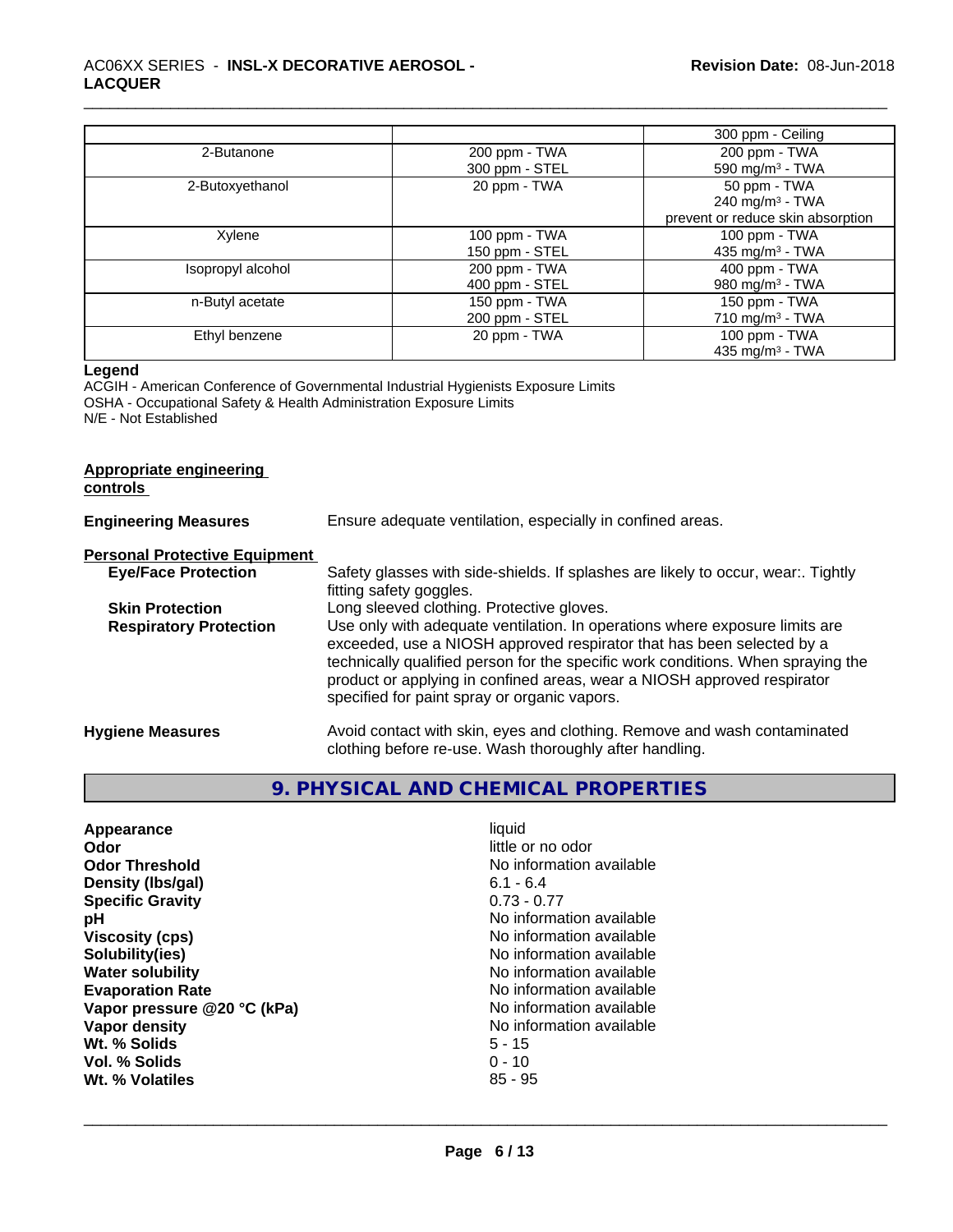**Vol. % Volatiles**<br> **VOC Regulatory Limit (g/L)**<br> **VOC Regulatory Limit (g/L) Example 2008** Refer to product label **VOC** Regulatory Limit (g/L) **Boiling Point (°F)** -20<br> **Boiling Point (°C)** -29 **Boiling Point (°C) Freezing Point (°F)** The state of the state of the Noinformation available **Freezing Point (°C)** The state of the Monometer No information available **Flash Point (°F)** -139 **Flash Point (°C)** -95 **Method** PMCC **Flammability (solid, gas)** Not applicable **Upper flammability limit:** No information available **Lower flammability limit:**  $\qquad \qquad \qquad$  No information available **Autoignition Temperature (°F)**<br> **Autoignition Temperature (°C)** No information available **Autoignition Temperature (°C) Decomposition Temperature (°F)** No information available **Decomposition Temperature (°C)**<br> **Partition coefficient**<br> **Partition coefficient**<br> **No** information available

**No information available** 

# **10. STABILITY AND REACTIVITY**

**Reactivity No data available Reactivity Chemical Stability Stability** Stable under normal conditions. Hazardous polymerisation does not occur. **Conditions to avoid** Conditions **to avoid** Keep away from open flames, hot surfaces, static electricity and sources of ignition. Sparks. Elevated temperature. **Incompatible Materials Incompatible with strong acids and bases and strong** oxidizing agents. **Hazardous Decomposition Products** Thermal decomposition can lead to release of irritating gases and vapors. **Possibility of hazardous reactions** None under normal conditions of use.

**11. TOXICOLOGICAL INFORMATION**

**Product Information**

**Information on likely routes of exposure**

**Principal Routes of Exposure** Eye contact, skin contact and inhalation.

**Acute Toxicity** 

**Product Information** Repeated or prolonged exposure to organic solvents may lead to permanent brain and nervous system damage. Intentional misuse by deliberately concentrating and inhaling vapors may be harmful or fatal.

# **Symptoms** related to the physical, chemical and toxicological characteristics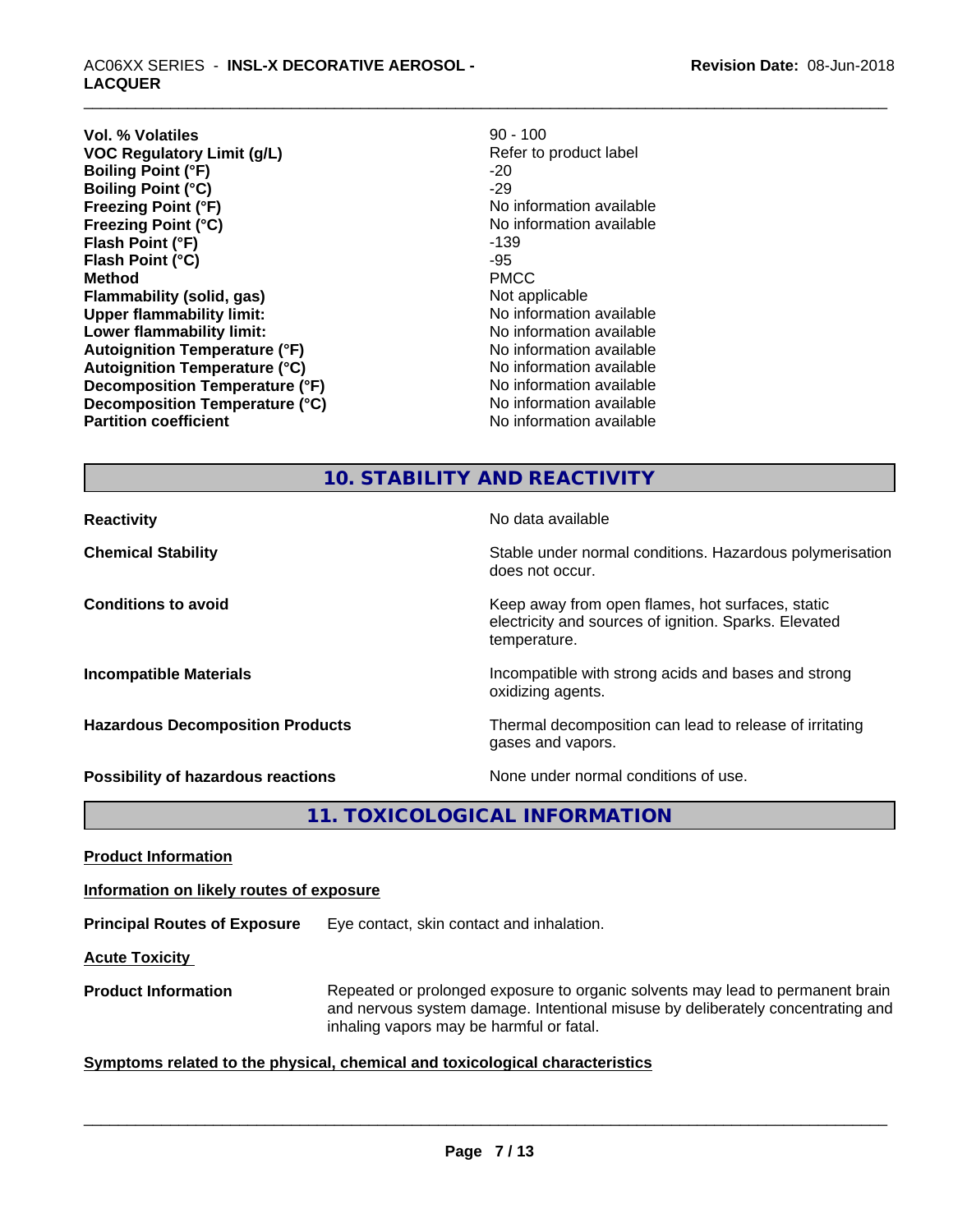| <b>Symptoms</b>                 | No information available                                                                                                                                                                                                                                      |
|---------------------------------|---------------------------------------------------------------------------------------------------------------------------------------------------------------------------------------------------------------------------------------------------------------|
|                                 | Delayed and immediate effects as well as chronic effects from short and long-term exposure                                                                                                                                                                    |
| Eye contact                     | Causes serious eye irritation. May cause redness, itching, and pain.                                                                                                                                                                                          |
| <b>Skin contact</b>             | May cause skin irritation and/or dermatitis. Prolonged skin contact may defat the<br>skin and produce dermatitis.                                                                                                                                             |
| Ingestion                       | Harmful if swallowed. Ingestion may cause irritation to mucous membranes. Small<br>amounts of this product aspirated into the respiratory system during ingestion or<br>vomiting may cause mild to severe pulmonary injury, possibly progressing to<br>death. |
| <b>Inhalation</b>               | Harmful by inhalation. High vapor / aerosol concentrations are irritating to the<br>eyes, nose, throat and lungs and may cause headaches, dizziness, drowsiness,<br>unconsciousness, and other central nervous system effects.                                |
| <b>Sensitization</b>            | No information available                                                                                                                                                                                                                                      |
| <b>Neurological Effects</b>     | No information available.                                                                                                                                                                                                                                     |
| <b>Mutagenic Effects</b>        | No information available.                                                                                                                                                                                                                                     |
| <b>Reproductive Effects</b>     | Possible risk of impaired fertility. Possible risk of harm to the unborn child.                                                                                                                                                                               |
| <b>Developmental Effects</b>    | No information available.                                                                                                                                                                                                                                     |
| <b>Target organ effects</b>     | No information available.                                                                                                                                                                                                                                     |
| <b>STOT - repeated exposure</b> | Causes damage to organs through prolonged or repeated exposure if inhaled.<br>May cause disorder and damage to the. liver. kidney. spleen. blood. Causes<br>damage to organs through prolonged or repeated exposure.                                          |
| <b>STOT - single exposure</b>   | May cause disorder and damage to the. Respiratory system. Central nervous<br>system.                                                                                                                                                                          |
| Other adverse effects           | No information available.                                                                                                                                                                                                                                     |
| <b>Aspiration Hazard</b>        | May be harmful if swallowed and enters airways. Small amounts of this product<br>aspirated into the respiratory system during ingestion or vomiting may cause mild<br>to severe pulmonary injury, possibly progressing to death.                              |

#### **Numerical measures of toxicity**

**The following values are calculated based on chapter 3.1 of the GHS document**

| <b>ATEmix (oral)</b>                 | 3524 mg/kg |
|--------------------------------------|------------|
| <b>ATEmix (dermal)</b>               | 4493 mg/kg |
| <b>ATEmix (inhalation-dust/mist)</b> | 34.9 ma/L  |
| <b>ATEmix (inhalation-vapor)</b>     | 119 mg/L   |

# **Acute Toxicity Component Information**

Acetone LD50 Oral: 5800 mg/kg (Rat) Toluene LD50 Oral: 636 mg/kg (Rat) LD50 Dermal: 14100 µL/kg (Rabbit) LC50 Inhalation (Vapor): 49000 mg/m<sup>3</sup> (Rat, 4 hr.) 2-Butanone LD50 Oral: 2737 mg/kg (Rat) LD50 Dermal: 6480 mg/kg (Rabbit) LC50 Inhalation (Vapor): 23500 mg/m<sup>3</sup> (Rat, 8 hr.) 2-Butoxyethanol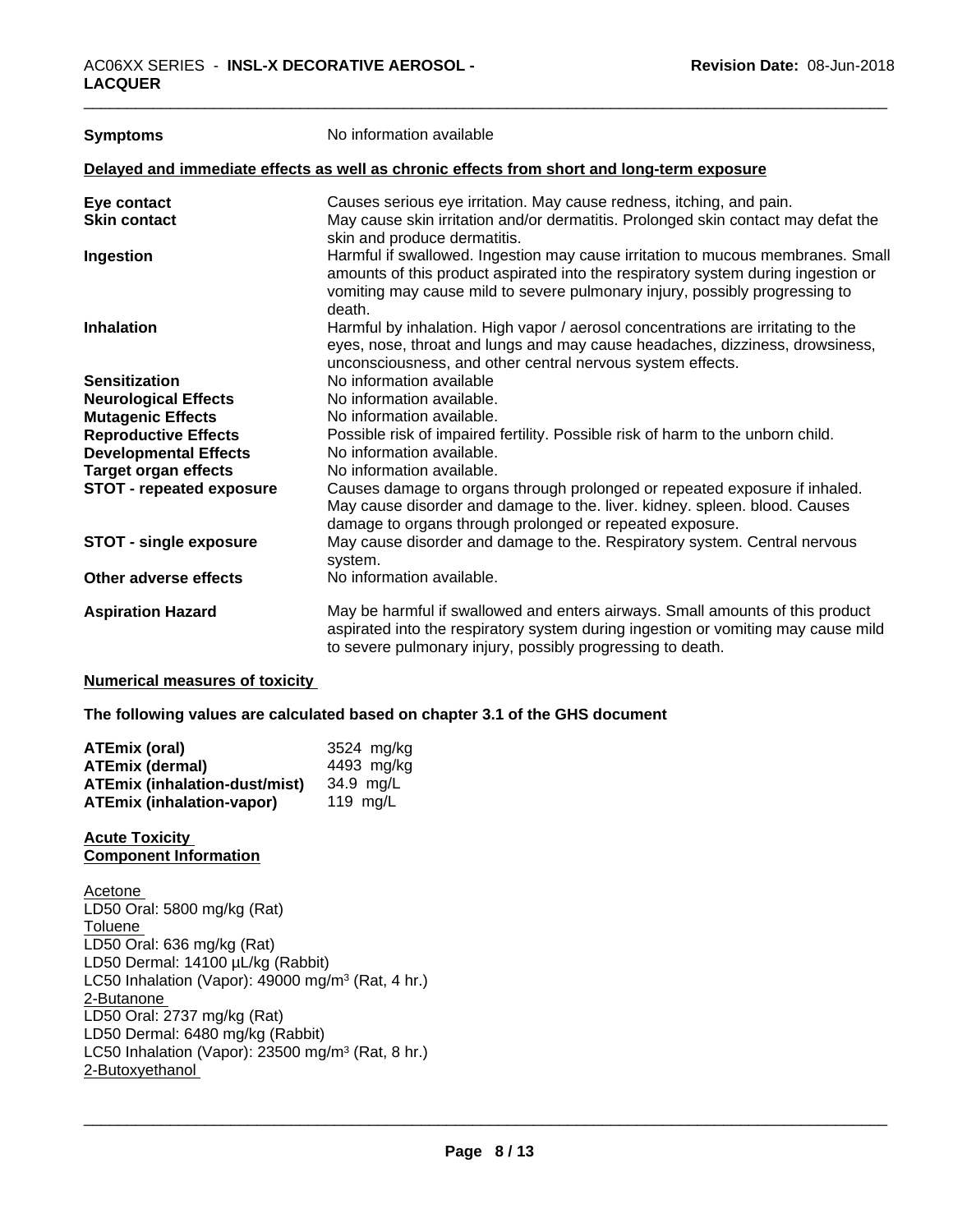# \_\_\_\_\_\_\_\_\_\_\_\_\_\_\_\_\_\_\_\_\_\_\_\_\_\_\_\_\_\_\_\_\_\_\_\_\_\_\_\_\_\_\_\_\_\_\_\_\_\_\_\_\_\_\_\_\_\_\_\_\_\_\_\_\_\_\_\_\_\_\_\_\_\_\_\_\_\_\_\_\_\_\_\_\_\_\_\_\_\_\_\_\_ AC06XX SERIES - **INSL-X DECORATIVE AEROSOL - LACQUER**

LD50 Oral: 470 mg/kg (Rat) LD50 Dermal: 220 mg/kg (Rabbit) LC50 Inhalation (Vapor): 450 ppm (Rat, 4 hr.) Xylene LD50 Oral: 4300 mg/kg (Rat) LD50 Dermal: > 1700 mg/kg (Rabbit) LC50 Inhalation (Vapor): 5000 ppm (Rat, 4 hr.) Isopropyl alcohol LD50 Oral: mg/kg (Rat) LD50 Dermal: mg/kg (Rabbit) LC50 Inhalation (Vapor): ppm (Rat) n-Butyl acetate LD50 Oral: 10768 mg/kg (Rat) LD50 Dermal: > 17600 mg/kg (Rabbit) LC50 Inhalation (Vapor): ppm (Rat, 4 hr.) Sensitization non-sensitizing (guinea pig) Ethyl benzene LD50 Oral: mg/kg (Rat) LD50 Dermal: > mg/kg (Rabbit) LC50 Inhalation (Vapor): mg/m<sup>3</sup> (Rat, 2 hr.)

# **Carcinogenicity**

*The information below indicateswhether each agency has listed any ingredient as a carcinogen:.*

| <b>Chemical name</b> | <b>IARC</b>          | <b>NTP</b> | OSHA   |  |
|----------------------|----------------------|------------|--------|--|
|                      | 2B<br>Possible Human |            | Listed |  |
| Ethyl benzene        | Carcinoɑen           |            |        |  |

# **Legend**

IARC - International Agency for Research on Cancer NTP - National Toxicity Program OSHA - Occupational Safety & Health Administration

**12. ECOLOGICAL INFORMATION**

# **Ecotoxicity Effects**

The environmental impact of this product has not been fully investigated.

# **Product Information**

# **Acute Toxicity to Fish**

No information available

# **Acute Toxicity to Aquatic Invertebrates**

No information available

# **Acute Toxicity to Aquatic Plants**

No information available

# **Persistence / Degradability**

No information available.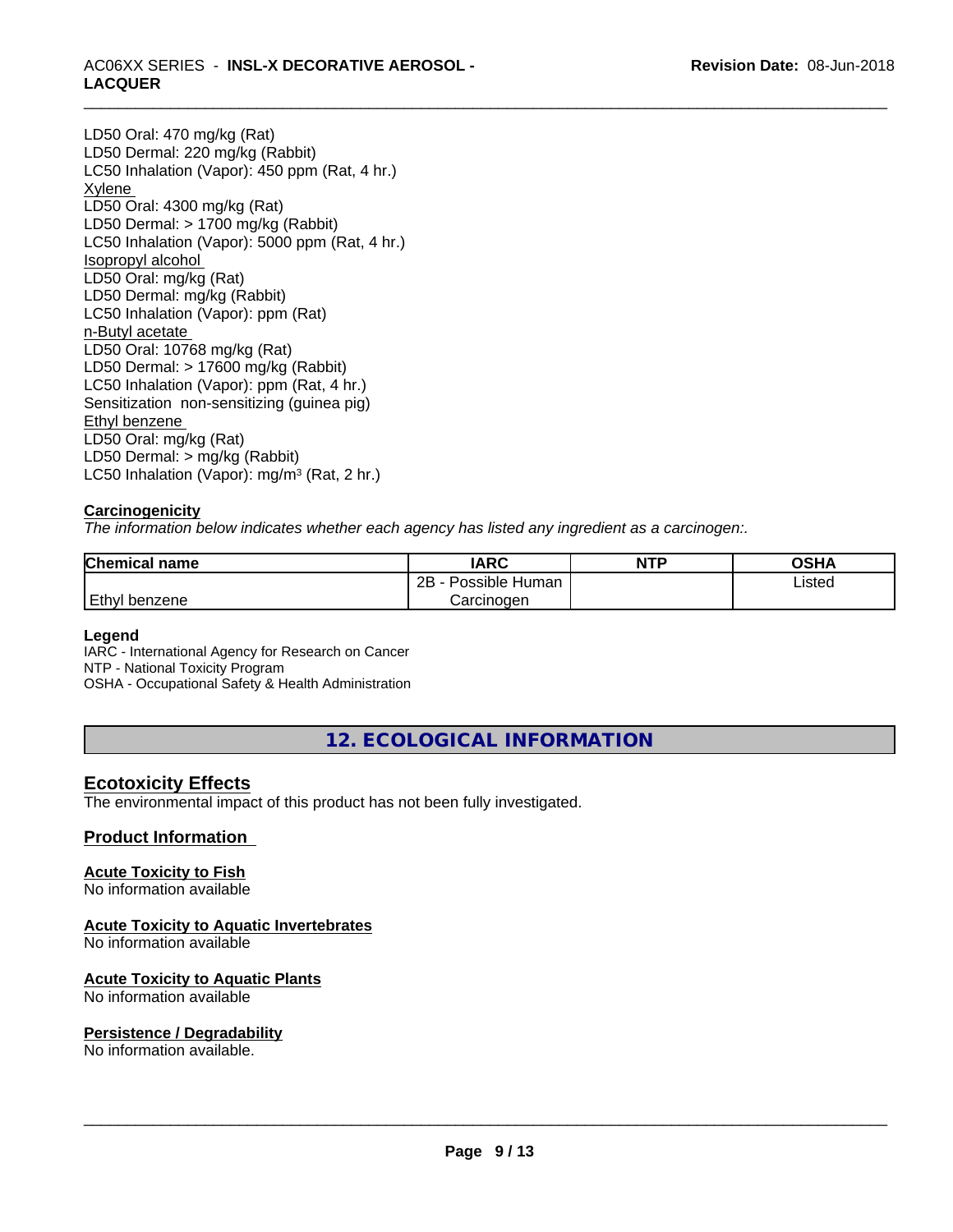#### **Bioaccumulation**

No information available.

#### **Mobility in Environmental Media**

No information available.

#### **Ozone**

Not applicable

# **Component Information**

#### **Acute Toxicity to Fish**

Acetone LC50: 8300 (Bluegill - 96 hr.) mg/L 2-Butoxyethanol LC50: 1490 mg/L (Bluegill sunfish - 96 hr.) Xylene LC50: 13.5 mg/L (Rainbow Trout - 96 hr.) n-Butyl acetate LC50: 18 mg/L (Fathead Minnow - 96 hr.) Ethyl benzene LC50: 12.1 mg/L (Fathead Minnow - 96 hr.)

# **Acute Toxicity to Aquatic Invertebrates**

Acetone EC50: 12600 mg/L (Daphnia magna - 48 hr.) n-Butyl acetate EC50: 72.8 mg/L (Daphnia magna - 48 hr.) Ethyl benzene EC50: 1.8 mg/L (Daphnia magna - 48 hr.)

# **Acute Toxicity to Aquatic Plants**

n-Butyl acetate EC50: 674.7 mg/L (Green algae (Scenedesmus subspicatus), 72 hrs.) Ethyl benzene EC50: 4.6 mg/L (Green algae (Scenedesmus subspicatus), 72 hrs.)

# **13. DISPOSAL CONSIDERATIONS**

| <b>Waste Disposal Method</b>   | Dispose of in accordance with federal, state, and local regulations. Local<br>requirements may vary, consult your sanitation department or state-designated<br>environmental protection agency for more disposal options. |
|--------------------------------|---------------------------------------------------------------------------------------------------------------------------------------------------------------------------------------------------------------------------|
| <b>Empty Container Warning</b> | Emptied containers may retain product residue. Follow label warnings even after<br>container is emptied. Residual vapors may explode on ignition.                                                                         |

# **14. TRANSPORT INFORMATION**

**DOT**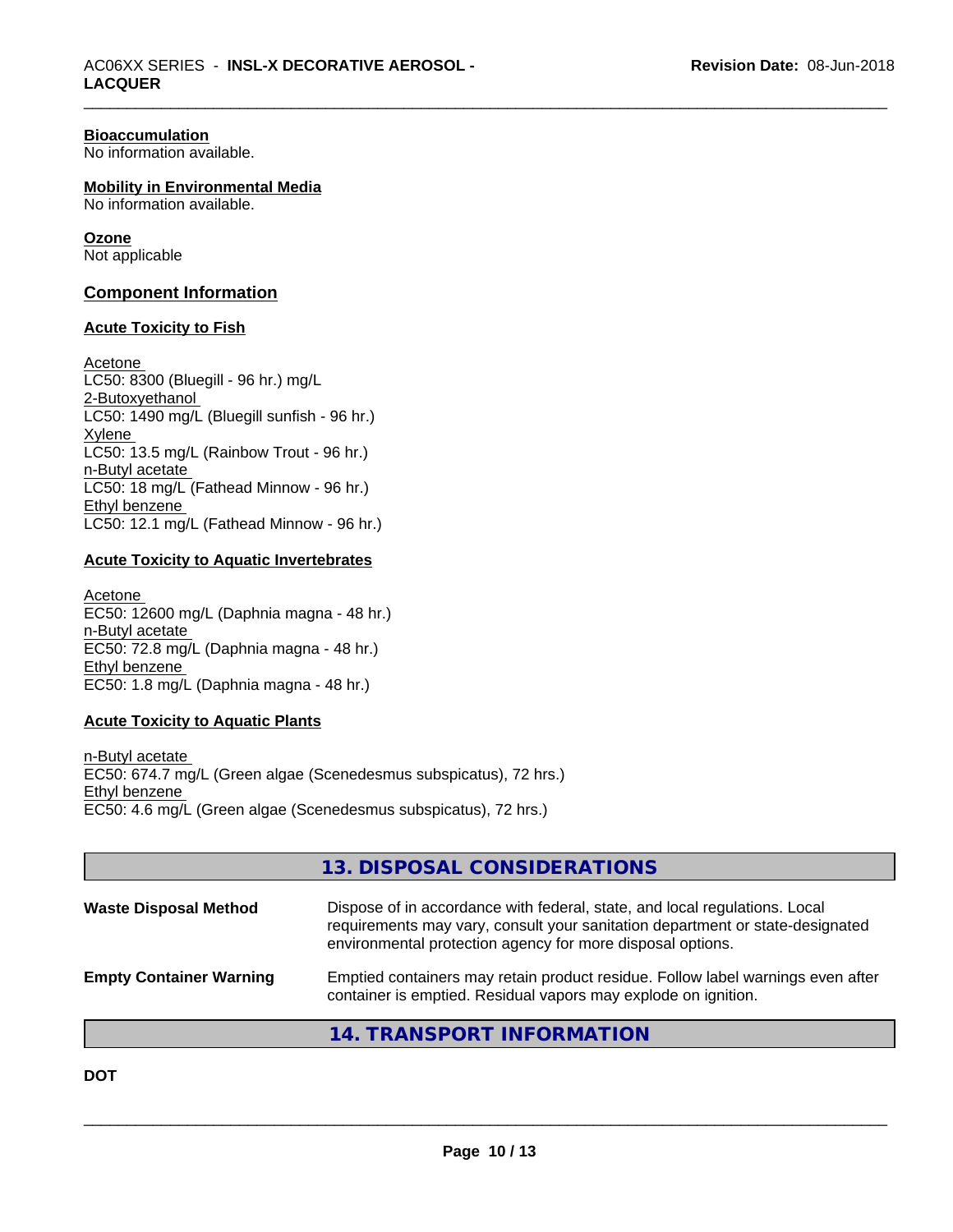| <b>Proper Shipping Name</b> | AEROSOLS              |  |
|-----------------------------|-----------------------|--|
| <b>Hazard class</b>         | 21                    |  |
| UN-No.                      | UN1950                |  |
| <b>Description</b>          | UN1950, AEROSOLS, 2.1 |  |

May be shipped as Limited Quantity (US Ground).

| <b>ICAO/IATA</b> | Contact the preparer for further information. |
|------------------|-----------------------------------------------|
|------------------|-----------------------------------------------|

| <b>IMDG / IMO</b> | Contact the preparer for further information. |
|-------------------|-----------------------------------------------|
|                   |                                               |

# **15. REGULATORY INFORMATION**

# **International Inventories**

| <b>TSCA: United States</b> | Yes - All components are listed or exempt. |
|----------------------------|--------------------------------------------|
| <b>DSL: Canada</b>         | Yes - All components are listed or exempt. |

# **Federal Regulations**

#### **SARA 311/312 hazardous categorization**

| Acute health hazard               | Yes |
|-----------------------------------|-----|
| Chronic Health Hazard             | Yes |
| Fire hazard                       | Yes |
| Sudden release of pressure hazard | Nο  |
| Reactive Hazard                   | N٥  |

# **SARA 313**

Section 313 of Title III of the Superfund Amendments and Reauthorization Act of 1986 (SARA). This product contains a chemical or chemicals which are subject to the reporting requirements of the Act and Title 40 of the Code of Federal Regulations, Part 372:

| <b>Chemical name</b> | CAS No.        | Weight-% | <b>CERCLA/SARA 313</b><br>(de minimis concentration) |
|----------------------|----------------|----------|------------------------------------------------------|
| Toluene              | 108-88-3       | 10       | 1.0                                                  |
| 2-Butoxyethanol      | 111-76-2       | 10       | 1.0                                                  |
| Xvlene               | 1330-20-7      | 5        | 1.0                                                  |
| Isopropyl alcohol    | 67-63-0        | 5        | 1.0                                                  |
| Ethyl benzene        | $100 - 41 - 4$ |          | 0.1                                                  |

# **Clean Air Act,Section 112 Hazardous Air Pollutants (HAPs) (see 40 CFR 61)**

This product contains the following HAPs:

| <b>Chemical name</b> | CAS No.        | Weight-% | <b>Hazardous Air Pollutant</b><br>(HAP) |
|----------------------|----------------|----------|-----------------------------------------|
| Toluene              | 108-88-3       | 10       | ∟isted                                  |
| Xylene               | 1330-20-7      | b        | ∟isted                                  |
| Ethyl benzene        | $100 - 41 - 4$ |          | ∟isted                                  |

# **US State Regulations**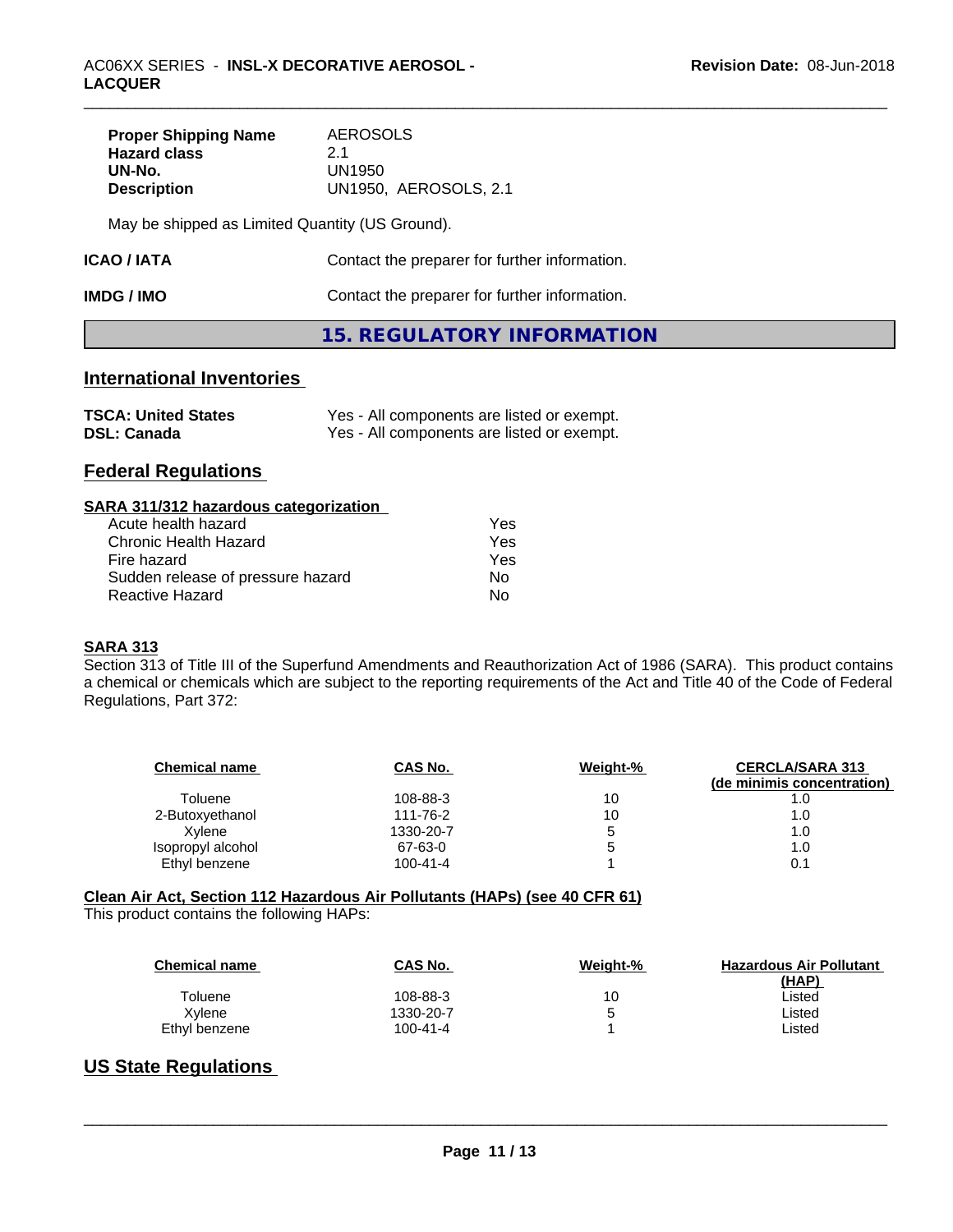# **California Proposition 65**

**AVIMARNING:** Cancer and Reproductive Harm– www.P65warnings.ca.gov

#### **State Right-to-Know**

| <b>Chemical name</b> | <b>Massachusetts</b> | <b>New Jersey</b> | Pennsylvania |
|----------------------|----------------------|-------------------|--------------|
| Acetone              |                      |                   |              |
| Propane              |                      |                   |              |
| Isobutyl acetate     |                      |                   |              |
| <b>Butane</b>        |                      |                   |              |
| Toluene              |                      |                   |              |
| 2-Butanone           |                      |                   |              |
| 2-Butoxyethanol      |                      |                   |              |
| Xylene               |                      |                   |              |
| Isopropyl alcohol    |                      |                   |              |
| n-Butyl acetate      |                      |                   |              |

#### **Legend**

X - Listed

# **16. OTHER INFORMATION**

**HMIS** - **Health:** 2\* **Flammability:** 4 **Reactivity:** 0 **PPE:** -

#### **HMIS Legend**

- 0 Minimal Hazard
- 1 Slight Hazard
- 2 Moderate Hazard
- 3 Serious Hazard
- 4 Severe Hazard
- \* Chronic Hazard
- X Consult your supervisor or S.O.P. for "Special" handling instructions.

*Note: The PPE rating has intentionally been left blank. Choose appropriate PPE that will protect employees from the hazards the material will present under the actual normal conditions of use.*

*Caution: HMISÒ ratings are based on a 0-4 rating scale, with 0 representing minimal hazards or risks, and 4 representing significant hazards or risks. Although HMISÒ ratings are not required on MSDSs under 29 CFR 1910.1200, the preparer, has chosen to provide them. HMISÒ ratings are to be used only in conjunction with a fully implemented HMISÒ program by workers who have received appropriate HMISÒ training. HMISÒ is a registered trade and service mark of the NPCA. HMISÒ materials may be purchased exclusively from J. J. Keller (800) 327-6868.*

 **WARNING!** If you scrape, sand, or remove old paint, you may release lead dust. LEAD IS TOXIC. EXPOSURE TO LEAD DUST CAN CAUSE SERIOUS ILLNESS, SUCH AS BRAIN DAMAGE, ESPECIALLY IN CHILDREN. PREGNANT WOMEN SHOULD ALSO AVOID EXPOSURE.Wear a NIOSH approved respirator to control lead exposure. Clean up carefully with a HEPA vacuum and a wet mop. Before you start, find out how to protect yourself and your family by contacting the National Lead Information Hotline at 1-800-424-LEAD or log on to www.epa.gov/lead.

**Prepared By** Product Stewardship Department Benjamin Moore & Co. 101 Paragon Drive